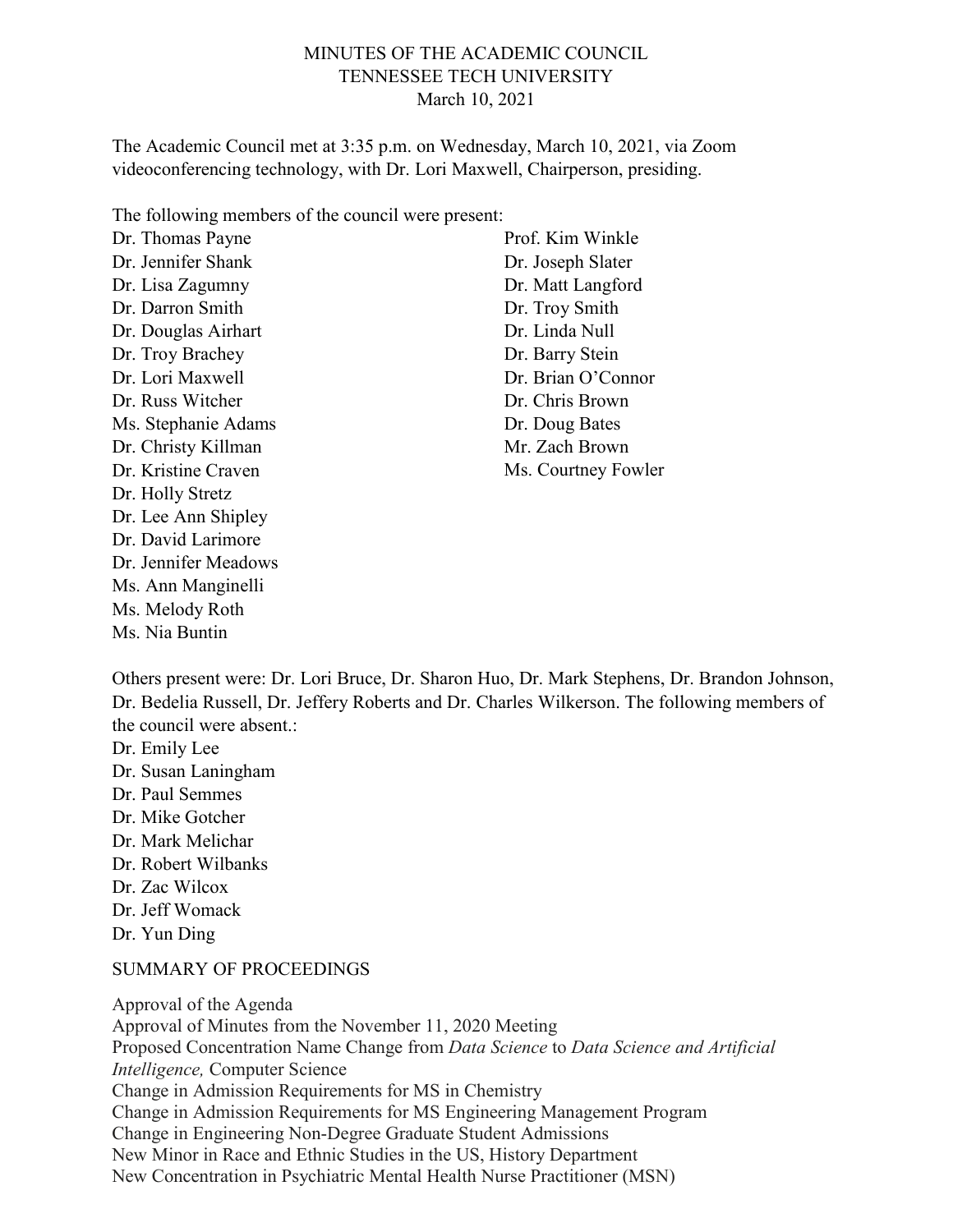New Concentrations for PhD in Engineering Policy 240, Full Course of Study Requirements for International Students Policy 223 Such Other Matters Adjourn

#### **PROCEEDINGS**

#### Approval of the Agenda Dr. Douglas Airhart MOVED approval and Dr. Barry Stein SECONDED. APPROVED unanimously.

Approval of Minutes from the November 11, 2020 Meeting Dr. Holly Stretz MOVED approval and Dr. Barry Stein SECONDED. APPROVED unanimously

### Proposed Concentration Name Change from *Data Science* to *Data Science and Artificial Intelligence,* Computer Science

The name change reflects the new broader focus of the concentration. This broader focus is a response to the increased application of artificial intelligence in industry.

After discussion, Dr. Thomas Payne MOVED approval and Dr. Holly Stretz SECONDED. APPROVED unanimously.

#### Change in Admission Requirements for MS in Chemistry

Dr. Mark Stephens stated the Department of Chemistry requests that future applicants to the MS Chemistry graduate program include a short "Letter of Introduction" in addition to a "Statement of Interests and Career Goals." After discussion, Dr. Holly Stretz MOVED approval and Dr. Douglas Airhart SECONDED. Motion was APPROVED with one opposed.

Change in Admission Requirements for MS Engineering Management Program

Dr. Joseph Slater stated the admissions process for the Fall 2020 initial cohort started in the previous year. Based on the review of applicants, the application reviewers are proposing some relatively small changes to the admission requirements to improve the admissions process. After discussion, Dr. Holly Stretz MOVED approval and Dr. Thomas Payne SECONDED. APPROVED unanimously.

#### Change in Engineering Non-Degree Graduate Student Admissions

Dr. Mark Stephens stated the current approach for non-degree graduate students requires a full application process, payment of the application fee and admission review for any student to take a single course. We would like to propose a simplified process that reduces the burden on the College of Graduate Studies and allows a rapid and simple determination by the department offering the course to allow the student to take a given course as a non-degree student. After discussion, Dr. Holly Stretz MOVED approval and Dr. Thomas Payne SECONDED. Motion APPROVED with one opposed and three abstentions.

#### New Minor in Race and Ethnic Studies in the US, History Department

Dr. Jeffery Roberts stated the minor offers a coherent study of issues that continue to have significant relevance to the United States and the world. It would supplement many programs and areas of study across the campus. The minor will further assist the University in reaching its goal of increasing diversity and enriching the experience of students who may have had limited exposure to cultural variation. After discussion, Dr. Barry Stein MOVED approval and Dr. Thomas Payne SECONDED. APPROVED unanimously.